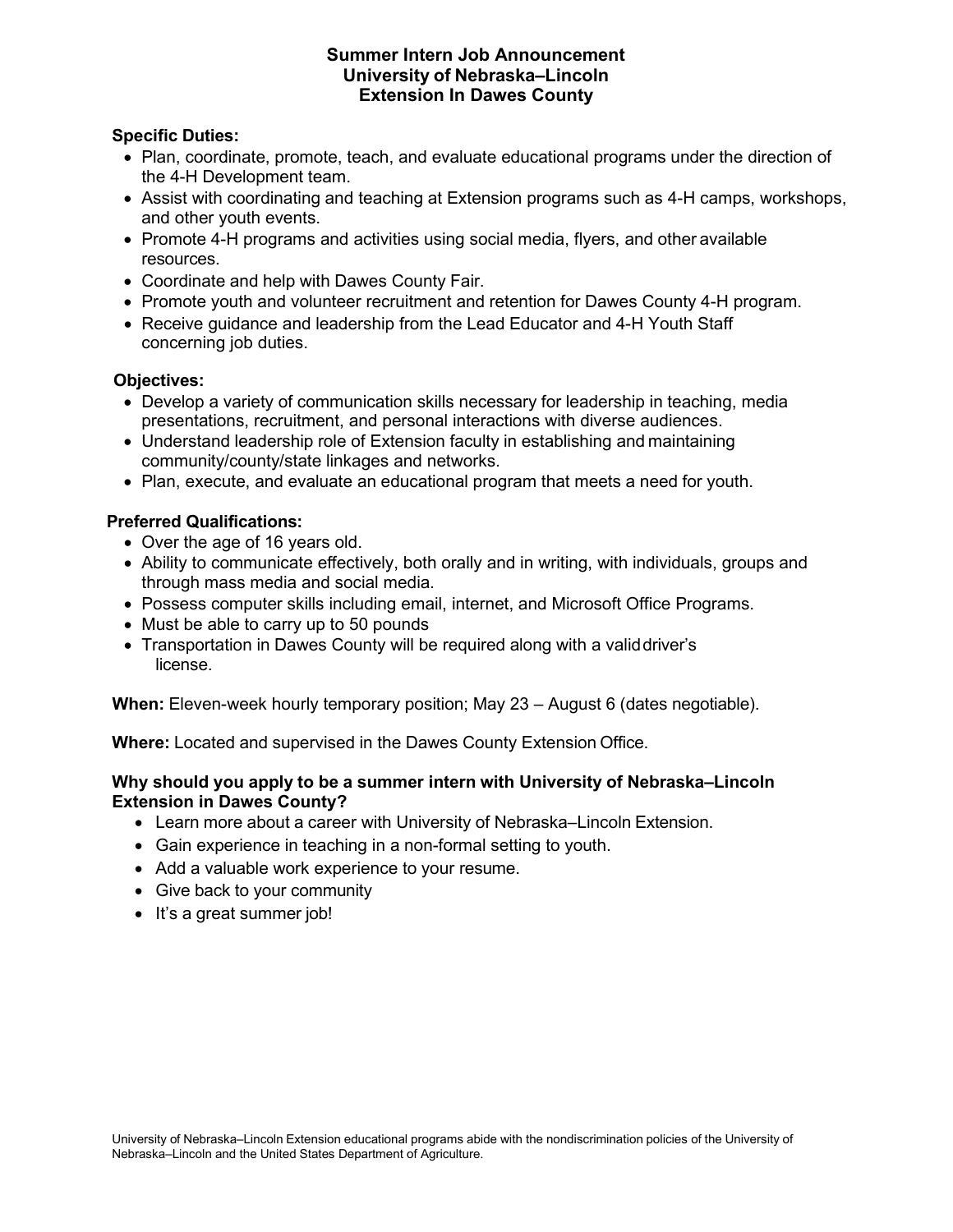# **SUMMER EXTENSION INTERN JOB APPLICATION**

|                                                                        |      | Please Type or Print Clearly. Mail completed application to:<br>250 Main St., Suite 8<br>Chadron, NE 69337 | Dawes County Extension Office or Email to dawes-county@unl.edu |  |
|------------------------------------------------------------------------|------|------------------------------------------------------------------------------------------------------------|----------------------------------------------------------------|--|
|                                                                        |      |                                                                                                            |                                                                |  |
|                                                                        | Last | First                                                                                                      | Middle                                                         |  |
|                                                                        |      | Telephone: Cell: ______________________Other: __________________________________                           |                                                                |  |
| Present Address: Universe Present Address:                             |      | Box # or Street Address                                                                                    |                                                                |  |
|                                                                        |      |                                                                                                            |                                                                |  |
|                                                                        | City | State                                                                                                      | Zip                                                            |  |
|                                                                        |      |                                                                                                            |                                                                |  |
| List employment starting with most recent:<br>Employer/Dates/Position: |      |                                                                                                            |                                                                |  |
| Employer (1)                                                           |      |                                                                                                            |                                                                |  |
|                                                                        |      |                                                                                                            |                                                                |  |
|                                                                        |      |                                                                                                            |                                                                |  |
|                                                                        |      |                                                                                                            |                                                                |  |
| Employer (2)                                                           |      |                                                                                                            |                                                                |  |
|                                                                        |      |                                                                                                            |                                                                |  |
|                                                                        |      |                                                                                                            |                                                                |  |
|                                                                        |      |                                                                                                            |                                                                |  |
| Employer (3)                                                           |      |                                                                                                            |                                                                |  |
|                                                                        |      |                                                                                                            |                                                                |  |
|                                                                        |      |                                                                                                            |                                                                |  |
|                                                                        |      |                                                                                                            |                                                                |  |
|                                                                        |      |                                                                                                            |                                                                |  |